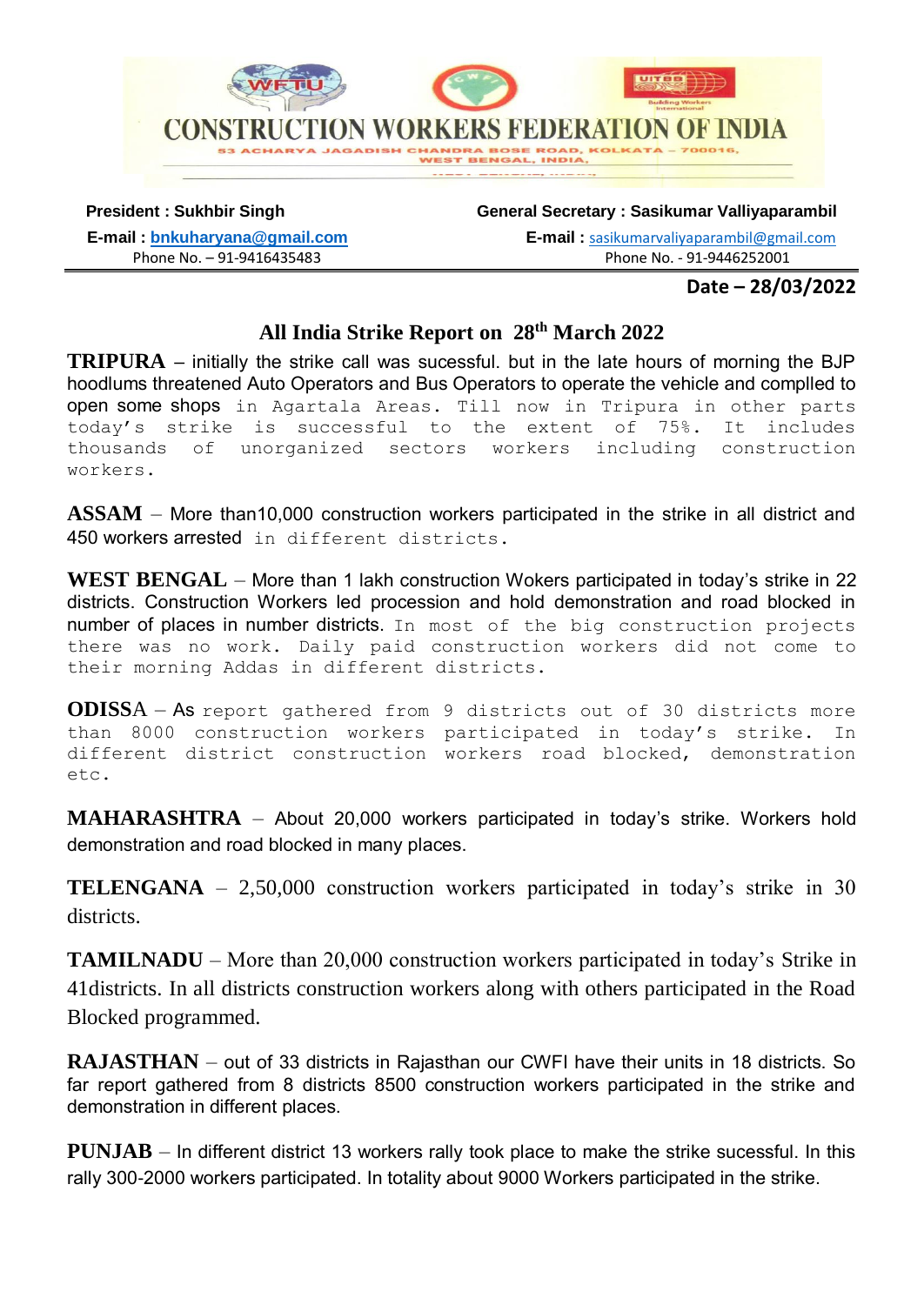**HARYANA** – Due to harvesting work maximum number of construction workers engaged in Agriculture work. Due to this reason only about 2000 construction workers participated in today's strike.

**JAMMU & KASHMIR** – On the joint call of Central Trade unions construction workers of Salal Power Station, Dulhasti Power Station, Keru,kwar, pakal dul, retaley Hydro power Projects comprising about 1000 workers were participated in strike and strong protest demonstration.

**HIMACHAL PRADESH** – Total 11,750 construction workers participated in today's strike. (Breakup like this - 2400 workers in 5 hydro-electrict project, 17 workers in 4 lane road construction project, 1650 workers one national highway projects, 6000 self employed building workers)

**KERALA** – In all the 14 districts 4,16,000 construction workers participated in today's strike. They hold demonstrations, picketing, road blocked in different districts. This is for the 1st time in Kerala that thousands of family members of the construction workers also joined in this demonstration and picketing.

**BIHAR** – Out 38 districts in Bihar CWFI have organization in 15 districts. So far reports came from 7 districts about 3000 construction workers participated in todays strike along with districts wise demonstration.

**KARNATAKA** – More than 10000 construction workers in 24 districts were directly participated in first day strike and around more than 50000 workers were boycotted their work under the banner of CWFI Karnataka more than 80 talukasand Area committee we successful conducted demonstration, rally's and Dharanas more than 2lak pamphlet and 5000 poster's were printed and distribute among the construction workers

**ANDHRA PRADESH** – More than 1 lakh construction workers participated in today's strike in 23 districts.

 $\text{Manipur}$  - The first day of Two Days National General Strike " Save The People and Save The Nation" at the call of Joint Platform of the Central Trade Unions (CTUs) was organised by Co-ordinating Body of Trade Unions Manipur , a conglomerate of Central and State level trade unions including AITUC , CITU, INTUC, TUCC , UTUC , Independent trade unions of BSNL , Bank,LIC, Post, AG and state government employees.

The Day I witnessed total general strike in banks, BSNL, LIC ,Post Offices, where Sit in Demonstrations and Protest Meetings were held in their respective office premises. The AIBEA , BEFI, AIBOA jointly organised the Sit in Demonstrations in banks and other unions in their respective office campuses. The state government offices witnessed thin attendance as the strongest state government employees federation Manipur Government Employees Federation , an affiliated body to the AISGEF.

The Scheme workers viz. ASHA , Anganwadi , Midday Meal Workers, NRM and other scheme workers also participated in the general strike. The unorganised sector workers including construction workers and rural workers with local peasants participated in the general strike.

The leadership of the AITUC , CITU, HMS, INTUC , TUCC , UTUC and independent trade unions jointly organised a protest rally in the heart of Imphal , the capital city of Manipur.